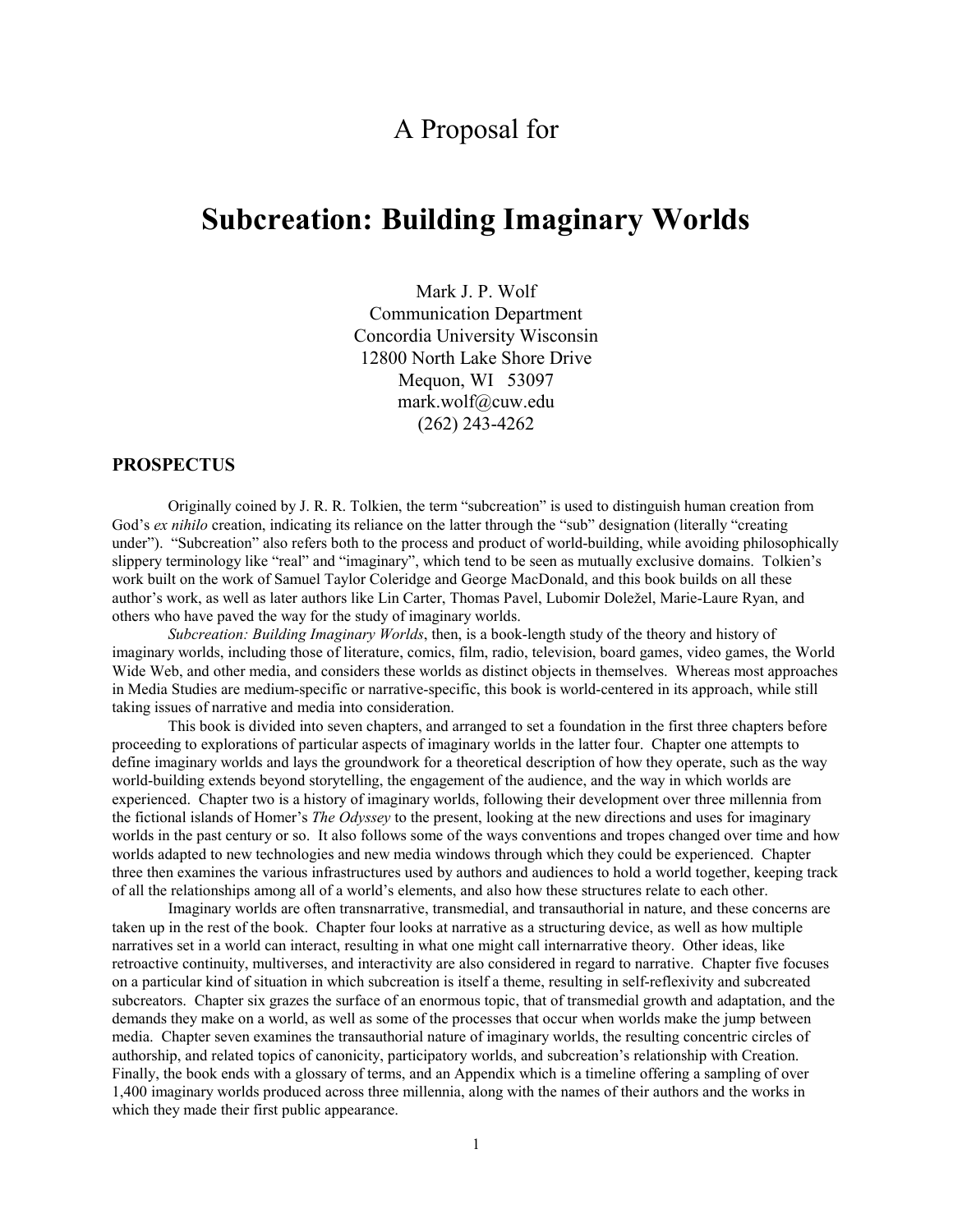# **OUTSTANDING FEATURES**

Apart from a different approach, this book proposes new terminology and analytical tools and concepts for the discussion of imaginary worlds, and collects the terms in a glossary. The book's second chapter presents a history of imaginary worlds, which is the first time that such a history has been attempted. The list of secondary world infrastructures in chapter three is likewise something which will aid the examination of imaginary worlds. Finally, the book's Appendix features a list of over 1400 imaginary worlds across three millennia, perhaps the most extensive list of worlds ever compiled and quite useful to the imaginary world researcher.

### **COMPETITION**

Although there are books on imaginary worlds, including Lin Carter's *Imaginary Worlds* (1973), Jesper Juul's *Half-Real* (2005), Edward Castronova's *Synthetic Worlds* (2005), Henry Jenkins's *Convergence Culture* (2006), T. L. Taylor's *Play Between Worlds* (2006), Pat Harrigan and Noah Wardrip-Fruin's *Third Person* (2009), Celia Pearce, Tom Boellstorff, and Bonnie A. Nardi's *Communities of Play* (2009), and others, most of these works are more narrow in focus, for example, looking only at virtual worlds (which are a small subset of imaginary worlds), or looking only at specific media or specific narratives, or looking at sociological effects and other kinds of effects as they are found in worlds. Most of these studies are limited to new media or electronic media, and ignore the long history of imaginary worlds extending back into antiquity, as well as the non-interactive worlds of novels, film, television, and comics, and the non-electronic interactive worlds of board games and tabletop role-playing games.

Other books that discuss worlds do so in a more holistic fashion and are usually "how-to" books on worldbuilding for writers, like *How to Write Science Fiction and Fantasy* (1990) by Orson Scott Card or *World-Building: A Writer's Guide to Constructing Star Systems and Life-Supporting Planets* (1995) by Stephen L. Gillett. Such books may overlap in interest, but not in approach or purpose, and thus they cannot really be considered as directly competing with this book. *Subcreation: Building Imaginary Worlds* stands alone in the breadth of its historical view and transnarrative, transmedial, and transauthorial approach, confronting worlds as entities in and of themselves.

# **APPARATUS**

The book includes an Introduction, seven chapters, a Glossary, and an Appendix. The Appendix lists over 1400 imaginary worlds, with each entry listing the world's name, the type of world, author, and work of first public appearance. While I currently have no plans to write any supplemental materials for the book, I would be willing to should the press deem it desirable.

# **AUDIENCE & MARKET CONSIDERATIONS**

The book is designed to appeal not only to scholars, but to be accessible to a general audience interested in popular culture. The interdisciplinary nature of the topic suggests that there ought to be an academic audience for the book in a variety of fields, including Literature, Comparative Media Studies, Film Studies, Television Studies, Video Game Studies, and other branches of Media Studies, as well as Anthropology, Communication, Geography, History, and Philosophy, to name a few. Since so many worlds have spawned popular franchises, each with enormous fan bases, there may be popular interest in the book for those who wish to go further into the history and theory behind the building of imaginary worlds, and even hobbyists and practitioners of world-building may find the analyses within both useful and interesting. The writing style, while academic, is still accessible enough for a college-educated audience, and lively enough to engage readers outside of a classroom, and the Appendix can be used as a reference work as well.

Institutions whose members the book might interest:

Society for Cinema and Media Studies (SCMS) Popular Culture Association (PCA) Mythopoeic Society (MythSoc) Modern Language Association (MLA)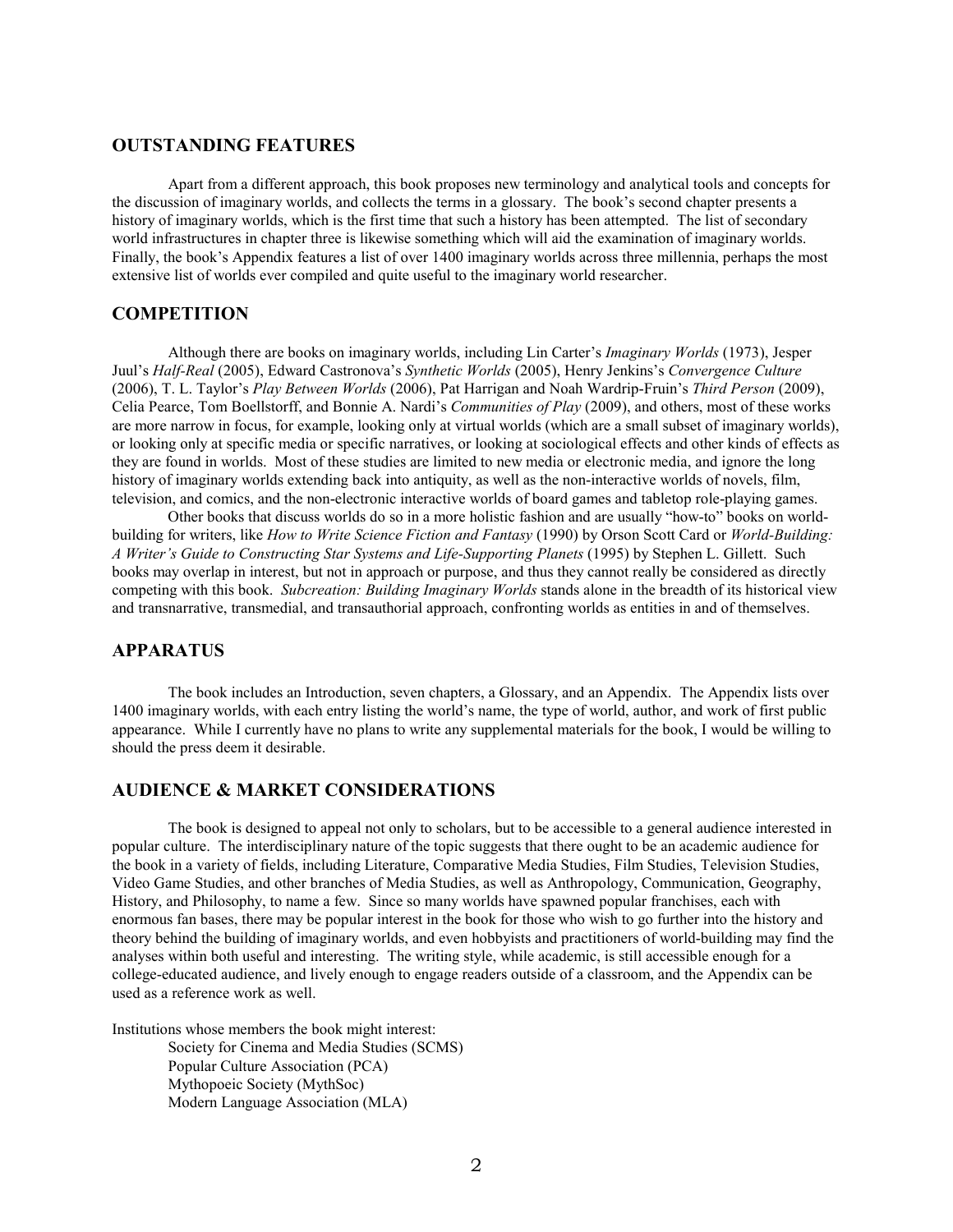# **STATUS OF THE BOOK**

The text of the book is complete, at 168,043 words, and I am now working on the illustrations and images that will accompany it; I am guessing that the press will want around 20-25 images or so (this is flexible, as only a few are really necessary).

# **REVIEWERS**

The following academics have written about imaginary worlds in various contexts, and would be qualified to comment upon this book:

#### **Edward Castronova**

Department of Telecommunications Indiana University Room 314 Radio and TV Center 1229 E. 7th Street Bloomington, IN 47405 **(**812)856-5981 castro@indiana.edu

### **Mark Hayse**

MidAmerica Nazarene University 2030 East College Way Olathe, KS 66062 (913)782-3750 mahayse@mnu.edu

### **Henry Jenkins**

Annenberg School for Communication & Journalism University of Southern California USC Annenberg, Suite 305 Los Angeles, CA 90089-0281 (213) 740-9727 hjenkins@usc.edu

### **Kevin Schut**

Communication Department, Chair Trinity Western University 7600 Glover Road Langley, BC V2Y 1Y1 Canada (604)513-2121 Kevin.Schut@twu.ca

#### **Rachel Wagner**

Department of Philosophy and Religion Ithaca College 953 Danby Road Ithaca, NY 14850 (607)274-3249 rwagner@ithaca.edu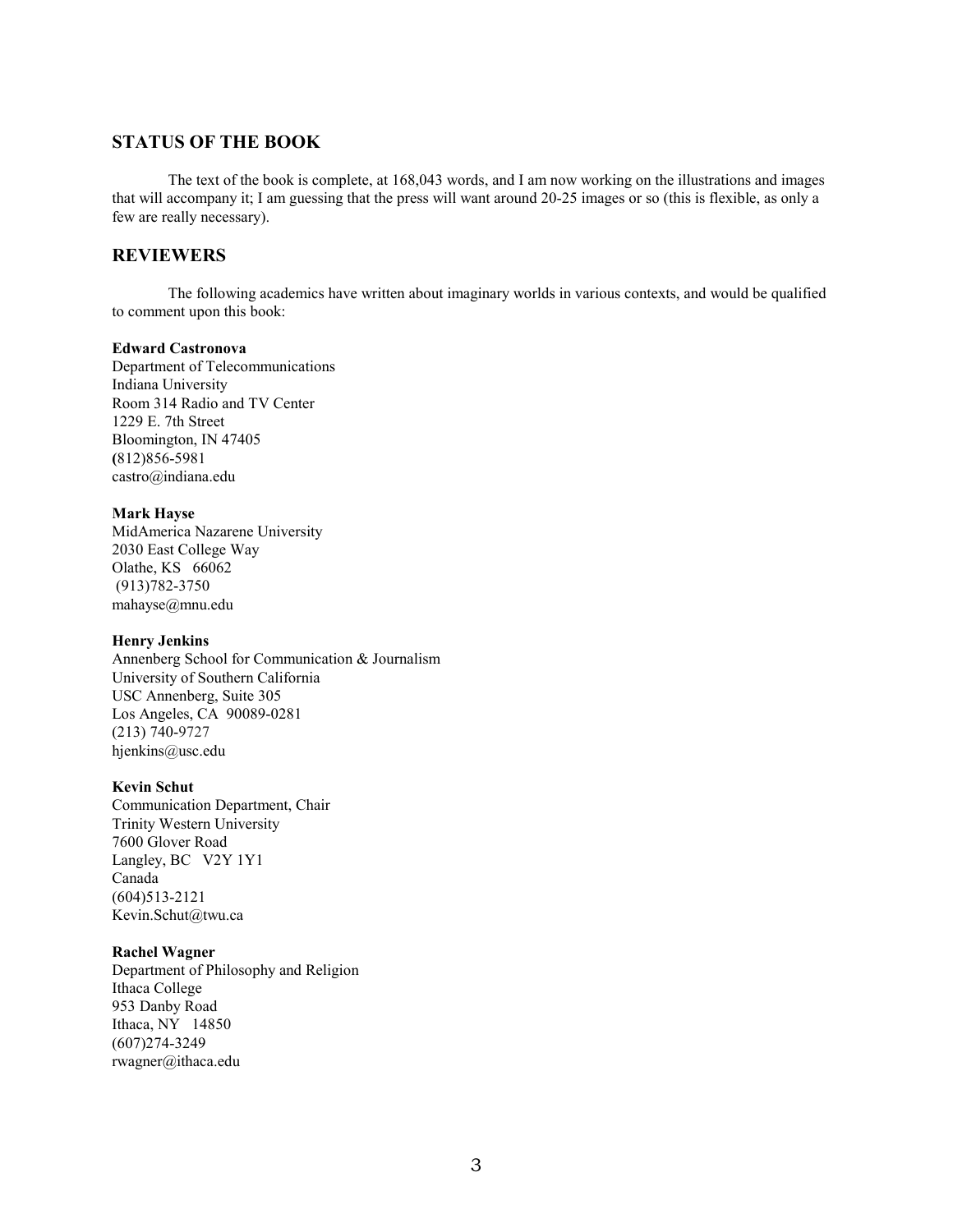# Table of Contents:

# **Subcreation: Building Imaginary Worlds**

# **Introduction**

## **1. Worlds within the World**

The Philosophy of Possible Worlds Imagination, Creation, and Subcreation Degrees of Subcreation Story vs. World (Storytelling and World-building) Invention, Completeness, and Consistency *Invention Completeness Consistency* Immersion, Absorption, and Saturation World Gestalten: Ellipsis, Logic, and Extrapolation Catalysts of Speculation Connecting the Secondary World to the Primary World

### **2. A History of Imaginary Worlds**

Transnarrative Characters and Literary Cycles The Mythical and Unknown World Travelers' Tales and the Age of Exploration Utopias and Dystopias The Genres of Science Fiction and Fantasy *Science Fiction Fantasy* The Rise of Mass Media *Early Cinema and Comic Strips Oz: The First Great Transmedial World Pulp Magazines Developments in Cinema and Theater Radio and Television Developments in Literature The Lord of the Rings* and Tolkien's Influence New Universes and the Rise of the Media Franchise Interactive Worlds Into the Computer Age Worlds as Art and Thought Experiments

# **3. World Structures and Systems of Relationships**

Secondary World Infrastructures Maps Timelines Genealogies Nature **Culture** Language Mythology Philosophy Tying Different Infrastructures Together